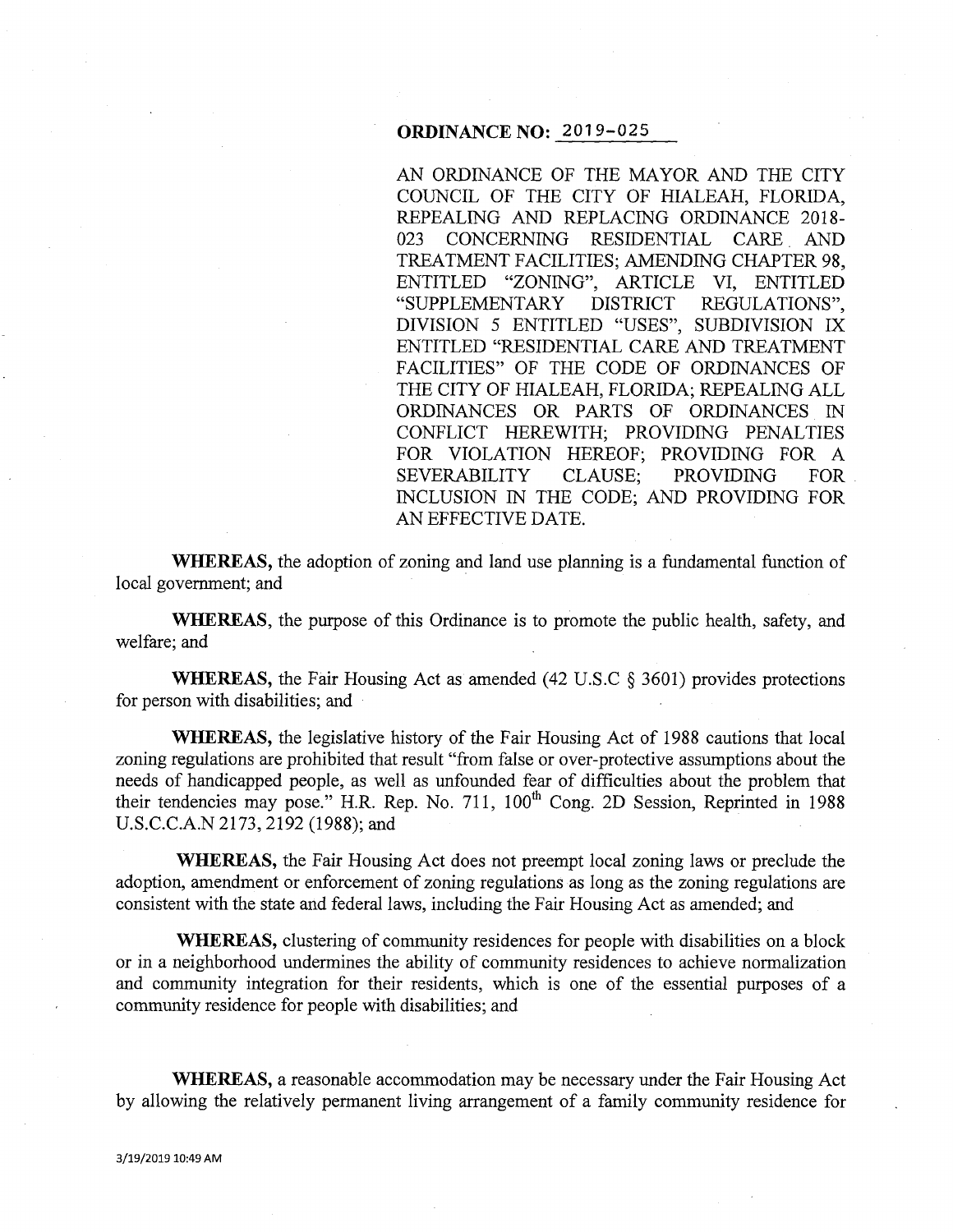people with disabilities as a permitted use in residential districts, subject to a rationally based spacing distance requirement, and a licensing or certification requirement for the operator or the home itself; and

**WHEREAS,** § 419.001, Florida Statutes, allows for community residences for people with disabilities in residential districts; and

**WHEREAS,** to ensure that a proposed community residence will not interfere with normalization or community integration of the occupants of any nearby existing community residences nor contribute to creating a de facto social service district that thwarts the purposes and successful functioning of community residences, and results in segregation of people with disabilities; and

**WHEREAS,** to ensure care and treatment facilities are sited in the most compatible zoning districts; and

**WHEREAS,** Ordinance No. 2018-023 passed on second reading without the changes from first to second reading; and

**WHEREAS,** to ensure the public health, safety, and welfare; and

**WHEREAS,** the Planning and Zoning Board at its meeting of February 13, 2019 recommended approval of this ordinance.

NOW, THEREFORE, BE IT ORDAINED BY THE MAYOR AND THE CITY COUNCIL OF THE CITY OF HIALEAH, FLORIDA, THAT:

**Section 1.:** Ordinance No. 2018-023 of the code of ordinances is hereby repealed and replaced, and Chapter 98, entitled "Zoning", Article VI, entitled "Supplementary District Regulations", Division 5 entitled "Uses", Subdivision IX entitled "Residential Care and Treatment Facilities", is amended as follows:

#### **Chapter 98**

#### **ZONING**

#### **ARTICLE VI. SUPPLEMENTARY DISTRICT REGULATIONS**

 $*$  \*  $*$  \*  $*$ 

\* \* \*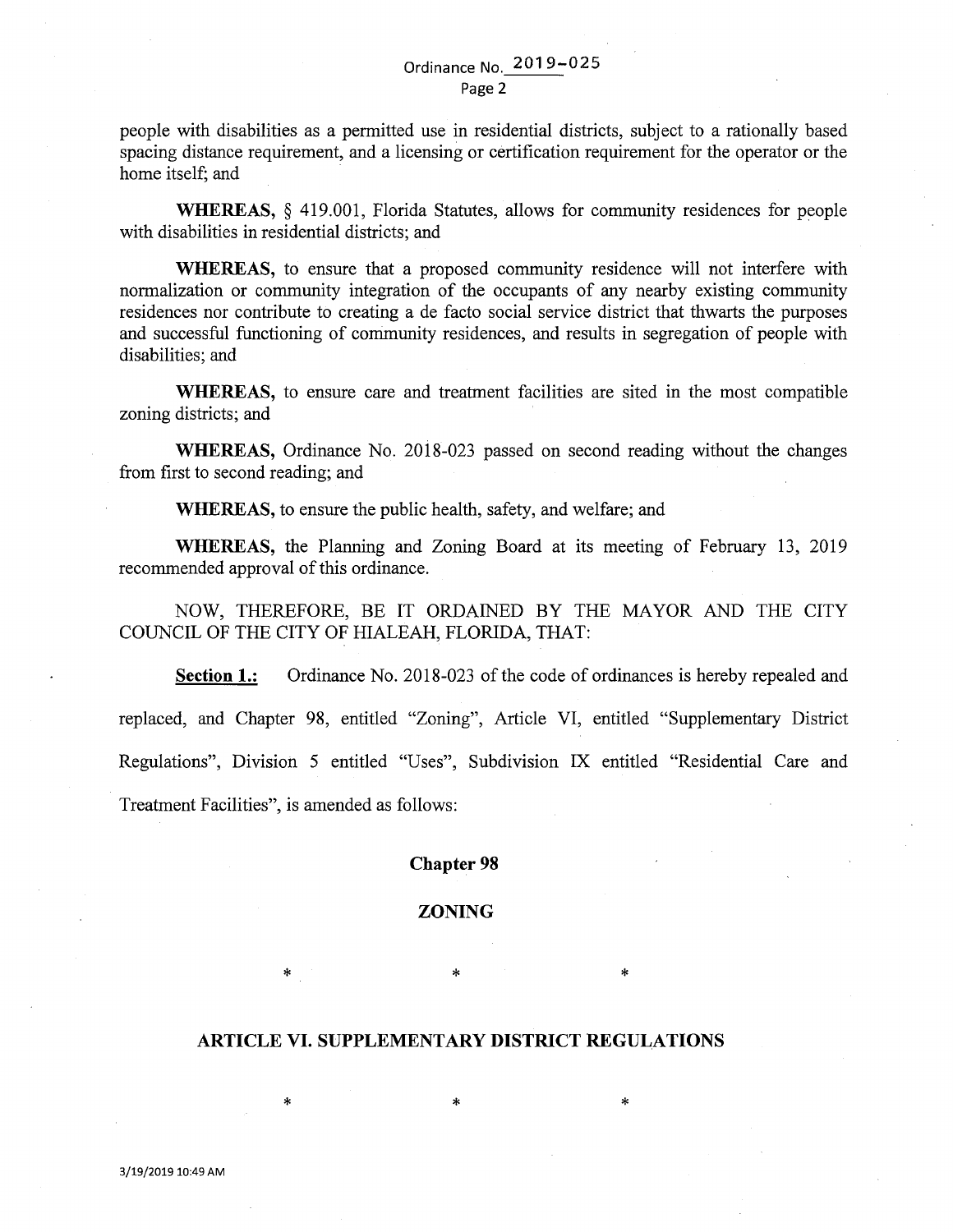\* \*

### **DIVISION 5.- USES**

# **SUBDIVISION IX. RESIDENTIAL CARE AND TREATMENT FACILITIES**

#### **Sec. 98-1986. - Definitions.**

\*

The following words, terms and phrases, when used in this division, shall have the meanings ascribed to them in this section, except where the context clearly indicates a different meaning:

*Applicant.* The sponsor, which through ownership or management, applies in the City for a *Residential Care and*  **Treatment Facility, or facilities/facility.** 

*Disability* means a physical or mental impairment that substantially limits one or more of an individual's major life activities, impairs an individual's ability to live independently, having a record of such an impairment, or being regarded as having such an impairment. People with disabilities do not include individuals who are currently using alcohol, illegal drugs, or using legal drugs to which they are addicted or individuals who constitute a direct threat to the health and safety of others.

*Distance requirements.* Distance requirements as measured from the nearest point of the proposed location to the nearest point of an existing facility, and identified on an accompanying radius map prepared by a State of Florida Registered Land Surveyor shading the proposed location and tracing a radius to the applicable distances identifying existing facilities within the jurisdictional limits of the city using the most recently published data compiled from licensing entities, as applicable, indicating the distances.

*Inpatient Treatment.* Supervision and care by supportive staff as may be necessary to meet the physical, emotional, and social needs of the residents in a facility, such as medical professionals, mental health counselors, therapists or other professionals on a recurring basis, including nursing and dental services beyond the provision of mere personal services.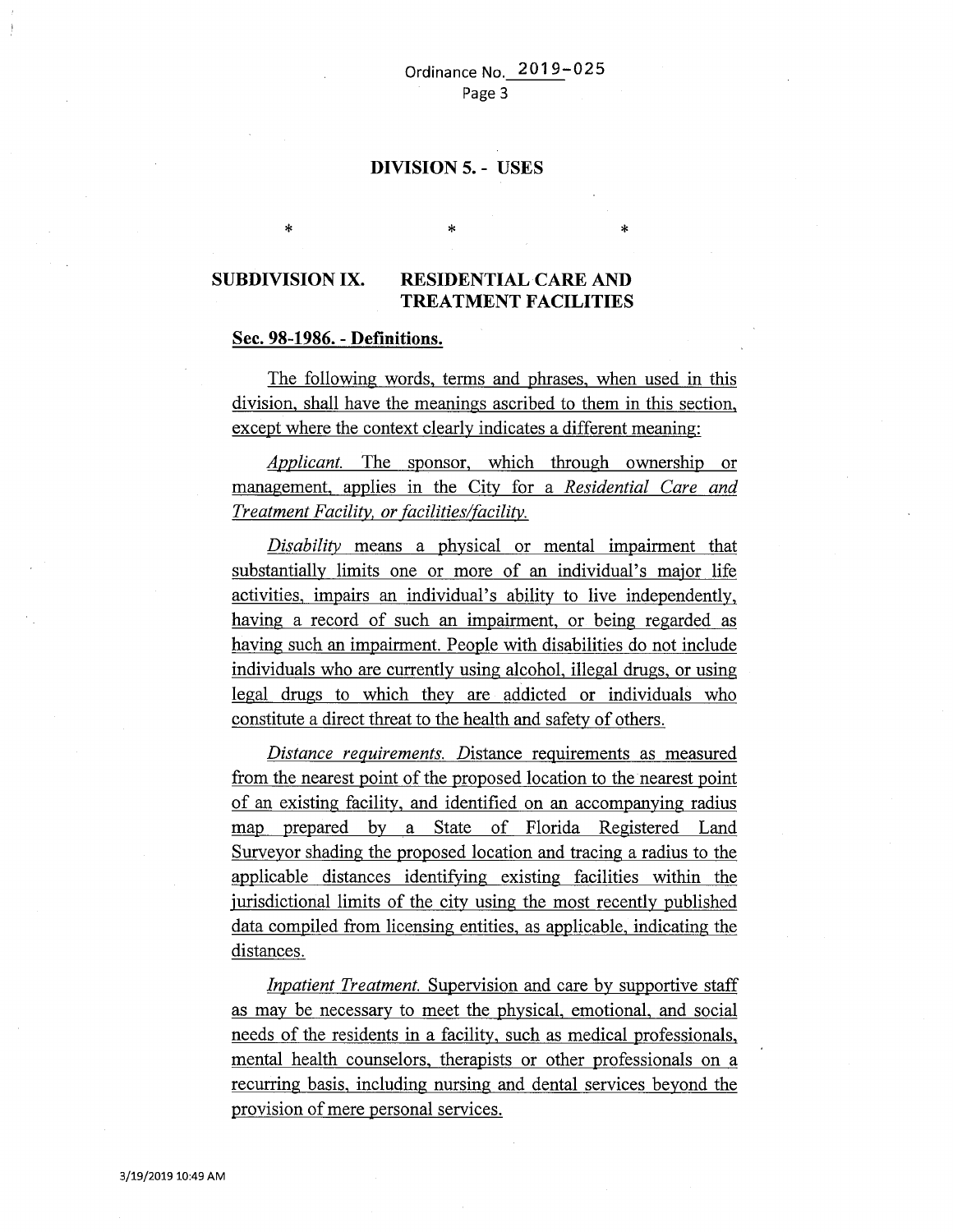*Residential Care and Treatment Facility* means any institution, building, dwelling, residence, private home, or other place, whether operated for profit or not, which undertakes through its ownership or management to provide housing and personal services, for a period exceeding 24 hours, to three or more people not related to the owner or administrator by blood or marriage, who require such services, which may or may not be licensed by the State to include the Florida Agency for Persons with Disabilities, the Florida Department of Elderly Affairs, the Florida Agency for Health Care Administration, or the Florida Department of Children and Families. Personal services shall not be construed to mean the provision of inpatient treatment.

The definition of residential care and treatment facility shall not include a community residential home, as provided by state law, F.S. § 419.001, namely, a dwelling unit licensed as defined in F.S. § 419.001 that serves residents as defined therein who are clients of these agencies, which provides a living environment for 7 to 14 unrelated residents who operate as the functional equivalent of a family, including such supervision and care by supportive staff as may be necessary to meet the physical, emotional, and social needs of the residents, licensed by the aforementioned agencies, as well as, the clients of the Florida Department of Juvenile Justice. A community residential home of six or less residents that otherwise meets the definition of a community residential home as provided in F.S. § 419.001, shall also be excluded from the definition of residential care and treatment facilities or facility.

Facilities that make sober living arrangements also known as recovery residences, shall be certified by the state's designated credentialing entity established under Section 397.487 of the Florida Statutes, and shall be regulated as a residential care and treatment facility as provided in§§ 98-1987 through 98-1988, and §§ 98-1990 through 1992. If the required license or credentialing has been denied to a proposed facility, it is ineligible for a permit.

Facilities offering the services described in this definition for fewer than three people is within the meaning of this definition if it formally or informally advertises or solicits the public for residents or referrals and holds itself out to the public as an establishment, which regularly provides such services.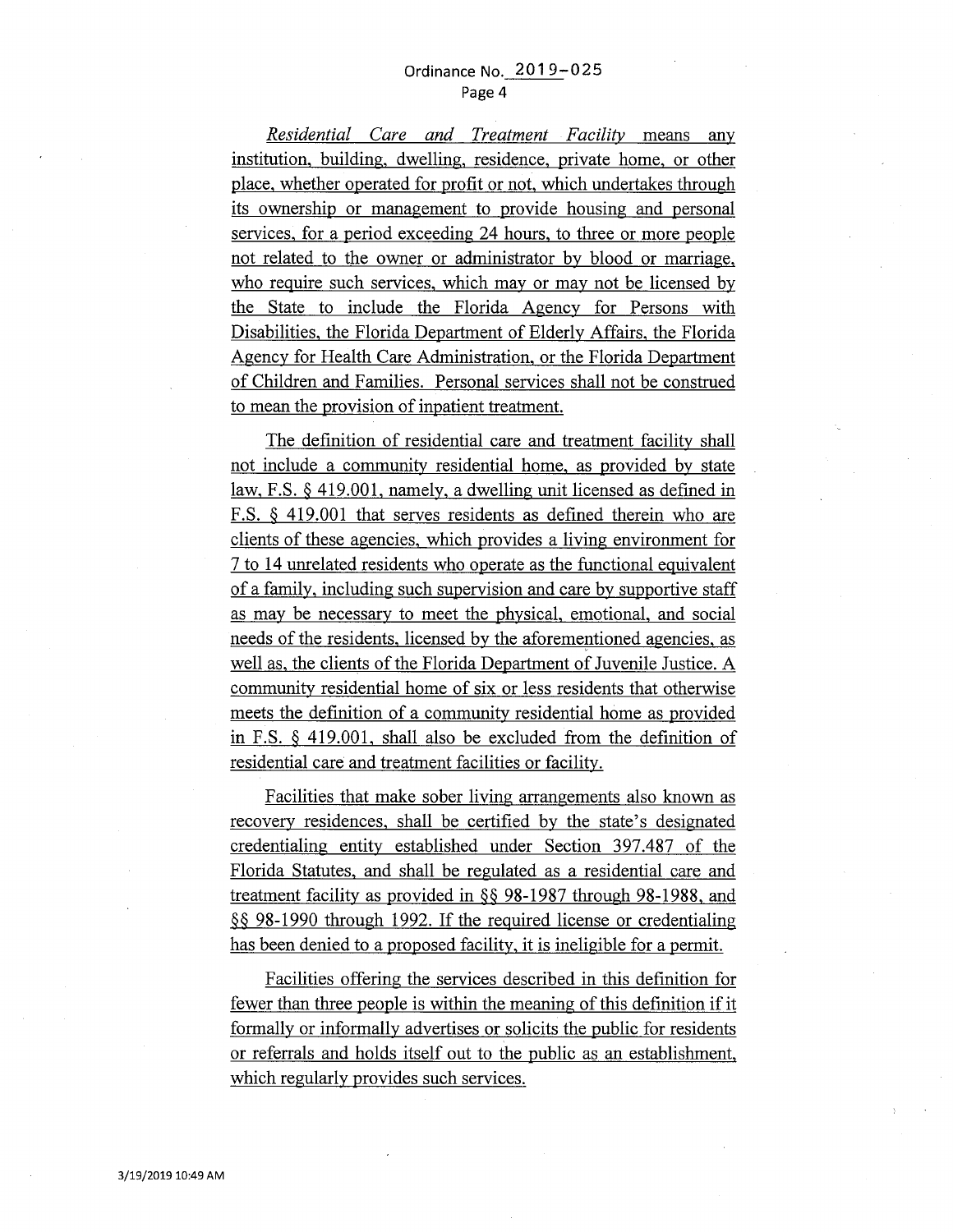This definition does not include any other group living arrangement for unrelated individuals who are not disabled nor residential facilities for prison pre-parolees or sex offenders.

*Supervisory residential care and treatment facilities* A residential care and treatment facility that combines inpatient treatment with housing.

# Sec. 98-1987. – Residential care and treatment facilities.

(a) *Of six residents or less.* Residential care and treatment facilities that are comprised of six residents or less, shall be permitted in low density residential districts (R-1, R-2, R-4 and RZ) or medium and high density residential districts (R-3, R-3-1, R-3-2, R-3-3, R-3-4 and R-3-5).

The applicant shall provide a current survey of the property, and copies of any previously approved plans (microfilms) obtained from the building department, and request a building and zoning inspection by completing an application and paying the corresponding fee. The purpose of the inspection is to verify that the property complies with this subdivision, and has not undergone modifications or improvements that were built without permits. The inspection fee is \$500 and are-inspection fee is \$150, for each re-inspection.

(b) *Of more than six residents.* Residential care and treatment facilities, having more than six residents, shall be prohibited in areas zoned RO, R-1, R-2, R-4, R-Z and RDD and are allowed in R-3, R-3-1, R-3-2, R-3-3, R-3-4 and R-3-5.

The applicant shall provide a current survey of the property, and copies of any previously approved plans (microfilms) obtained from the building department, and request a building and zoning inspection by completing an application and paying the corresponding fee. The purpose of the inspection is to verify that the property complies with this subdivision, and has not undergone modifications or improvements that were built without permits. The inspection fee is \$500 and are-inspection fee is \$150, for each re-inspection.

**Sec. 98-1988. - Supervisory residential care and treatment facilities.**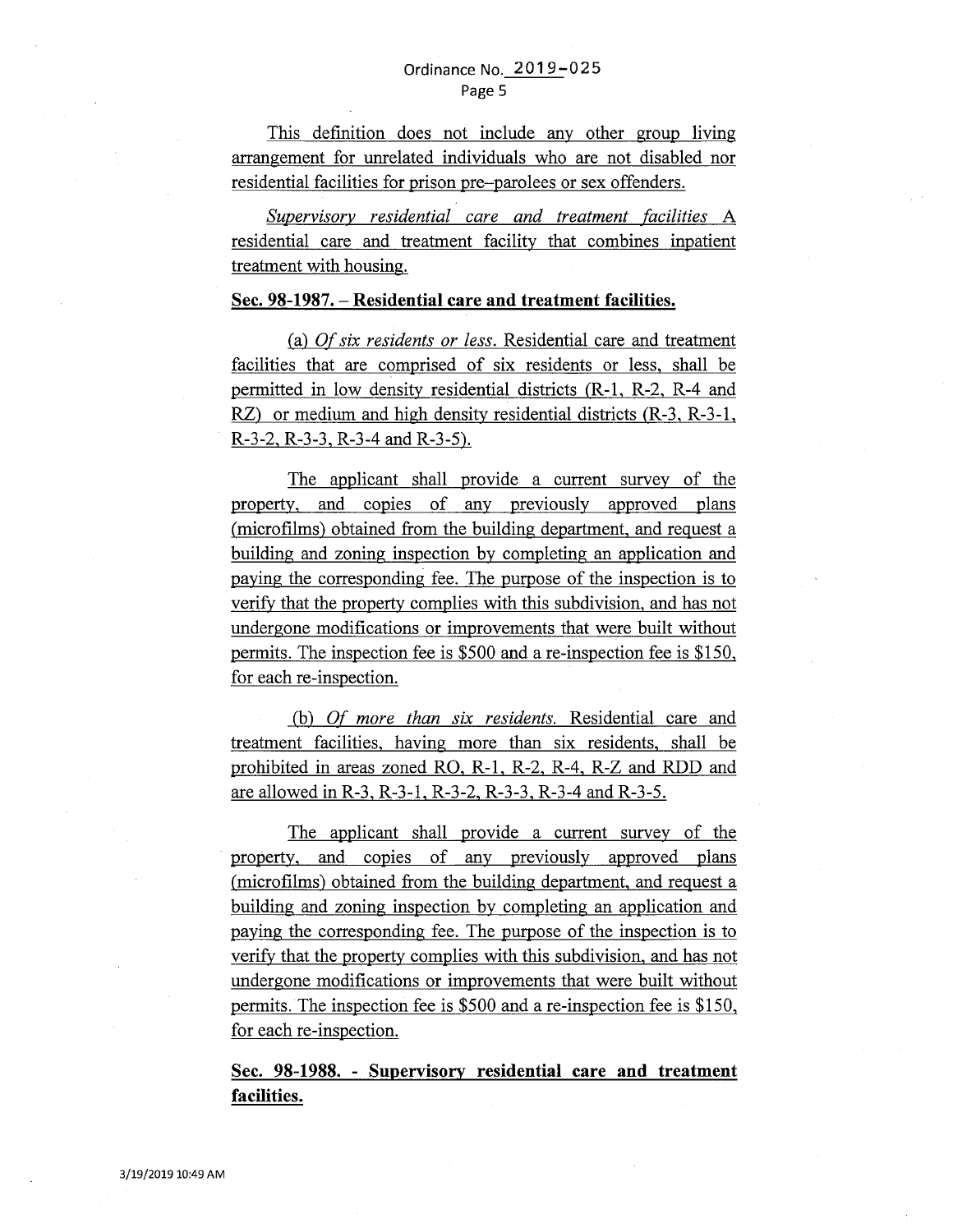Supervisory residential care and treatment facilities are permitted as follows:

(a) *Of six residents or less.* Supervisory residential care and treatment facilities shall be permitted in low density residential districts (R-1, R-2, R-4 and RZ) or medium and high density residential districts (R-3, R-3-1, R-3-2, R-3-3, R-3-4 and R-3-5) by conditional use permit granted in accordance with division 6 of article II of this chapter, and shall provide in the application:

- i. The name of the sponsoring agency, if any;
- ii. The name of the operator of the facility;
- iii. The street address of the facility;
- iv. A description of programs to be provided or offered by the facility;
- v. The maximum number of persons or clients who will reside at the facility;
- vi. Status of all applicable federal, state and county licenses and authorization or certification;
- vii. Specifications as to how the proposed facility meets applicable licensing criteria for the safe care and supervision of the clients in the facility;
- viii. A description of the inpatient treatment and housing to be provided in the same premises;
- ix. The number of employees, shifts, and duties of each;
- x. The license issued by the Florida Agency for Persons with Disabilities, the Florida Department of Elderly Affairs, the Florida Agency for Health Care Administration, or the Florida Department of Children and Families or the certification from the state's designated credentialing entity established under Section 397.487 of the Florida Statutes.
- xi. Applicants shall be subject to these distance requirements: 1,000 feet of another existing such home with six or fewer residents or within a radius of 1,200 feet of another existing supervisory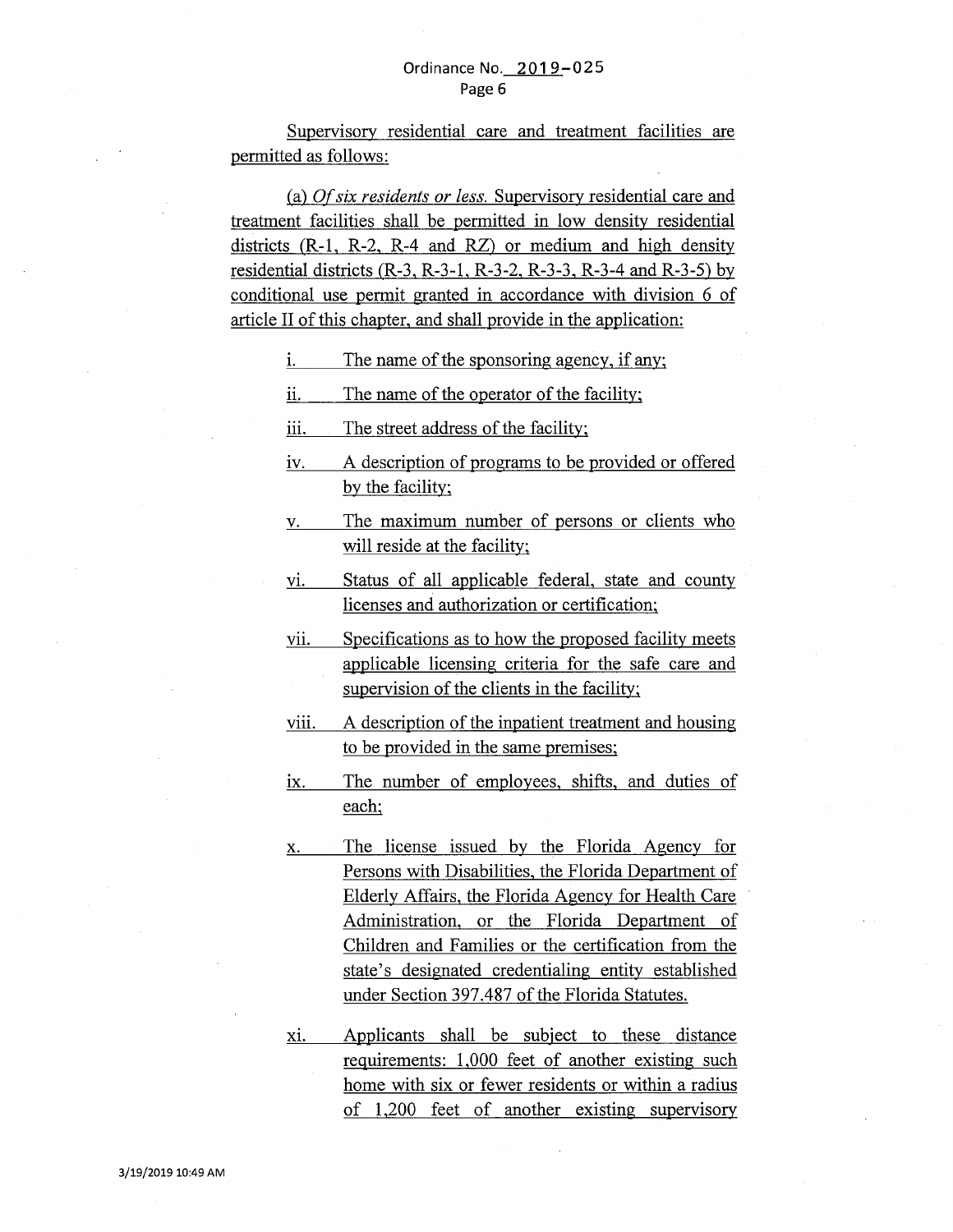#### residential care and treatment facility of 7 or more.

(b) *Of more than six residents.* Supervisory residential care and treatment facilities shall be permitted in districts or areas zoned (R-3, R-3-1, R-3-2, R-3-3, R-3-4 and R-3-5, and in C-1, C-2, CBD and CR, only by conditional use permit granted in accordance with division 6 of article II of this chapter and shall provide in the application the same information required under subsection  $(a)(i)-(x)$ .

(c) Prior to the advertised public hearing before the planning and zoning board, the planning and zoning official shall consult with the water and sewer department, police department, fire department, and streets department, and shall submit a written report and recommendation evaluating the relevant zoning regulations and the following factors:

- 1. Compatibility with surrounding community, to include: 1) a consistent maintenance schedule of the home inside and out, 2) the upkeep and grooming of the contiguous yards, 3) off-street parking, 4) the proper handling of trash;
- ii. Prevention of overconcentration by requiring a distance separation of 1,200 feet of another existing supervisory residential home of 7 or more residents, and a radius of 500 feet of a single-family home.
- iii. Strain on public safety services;
- iv. Proximity to a network of supportive public and private services; and
- v. The specifications as to how the facility meets the applicable licensing or certification criteria for the safe care and supervision of the clients and residents in the facility.

### **Sec. 98-1989.- Community Residential Homes.**

(a) *Six or fewer occupants.* For a community residential home of six or less persons as defined in F.S. § 419.001 in a residential district, the applicant is subject to:

(i) The zoning letter for the applicant to pursue it licensing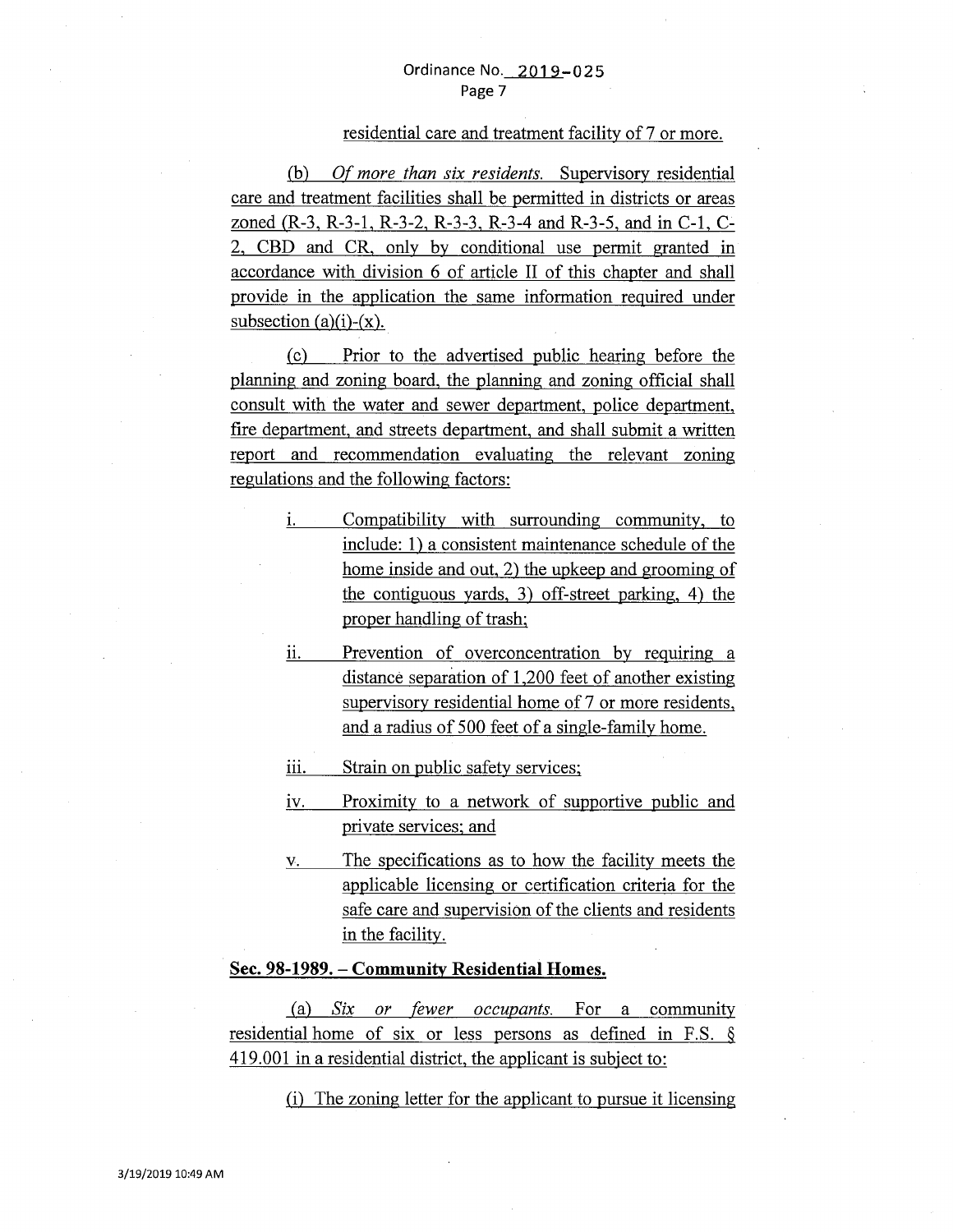with the State.

(b) Prior to occupancy, the applicant shall provide the zoning official, in writing:

> $(1)$  Verification of the distance requirements as provided in § 419.001(2) are satisfied;

> $(2)$  the applicant must also provide the home's location, the residential district, the number of residents, and include a statement indicating the need for, and the licensing status of the proposed home and specifying how the home intends to function; and

> (3) its license and status as issued by the state of Florida or from the appropriate licensing agency.

(c) *Seven to fourteen occupants.* A community residential home as defined in F.S. § 419.001(a) of seven to fourteen persons shall be permitted to site in a multifamily zoning district, with the exception of the Residential Development District, provided the applicant establishes the following:

> (1) the applicable licensing criteria established and determined by the appropriate licensing entity are met;

> (2) it shall house no more than fourteen residents, and conforms to existing zoning regulations applicable to other multifamily uses in the area;

> (3) provide the specific address of the proposed site, and a written statement that explains how the home shall assure the safe care and supervision of its clients in the home; and

> (4) provide the zoning official with verification of the distance requirements as provided in F.S.  $\S$  $419.001(3)(c)(3)$  in order to show that a concentration of community residential homes in the area in proximity to the site selected would not result in a combination of such homes with other residences in the community, such that the nature and character of the area would be substantially altered.

> (5) Once the applicant satisfies the foregoing subsections,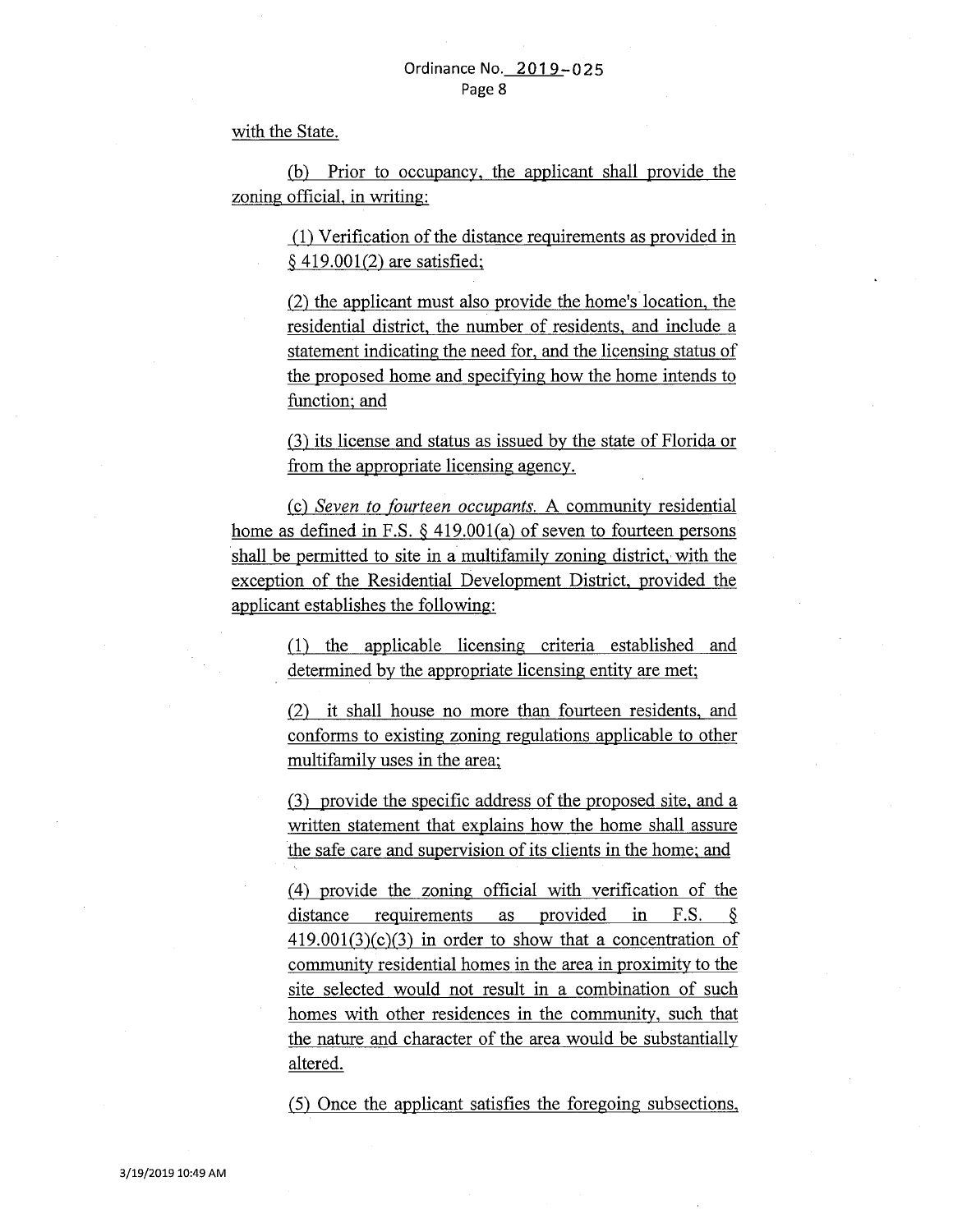the city shall review the application, and deemed permitted, if the city fails to review and respond to an application within 60 days of submission.

#### **Sec. 98-1990 - Reasonable Accommodation.**

(a) A conditional use permit otherwise required may be issued based on a reasonable accommodation only if a proposed facility cannot be located within the distance requirements of an existing facility, and:

1. The applicant ·demonstrates that the proposed facility will not interfere with the normalization and community integration of the residents of any existing facility, and that the presence of other facilities will not interfere with the normalization and community integration of the residents of the proposed facility;

2. The applicant demonstrates that the proposed facility in combination with any existing facility will not alter the residential character of the surrounding neighborhood by creating an institutional atmosphere or by creating or intensifying a de facto social service district by concentrating facilities on a block or in neighborhood;

3. The applicant demonstrates that the proposed facility will be compatible with the residential uses allowed as of right on the zoning district;

4. When the proposed facility would be located in a single-family zoning district, the applicant demonstrates that the proposed facility will not alter the residential stability of the singlefamily zoning district;

5. The applicant demonstrates that the applicant or the proposed facility has been granted certification by the State of Florida or license required by the State of Florida;

6. When the State of Florida does not offer certification or require a license for the proposed facility and the population it would serve, the application must demonstrate that the proposed facility will be operated in a manner effectively similar to that of a license or certified facility, that staff will be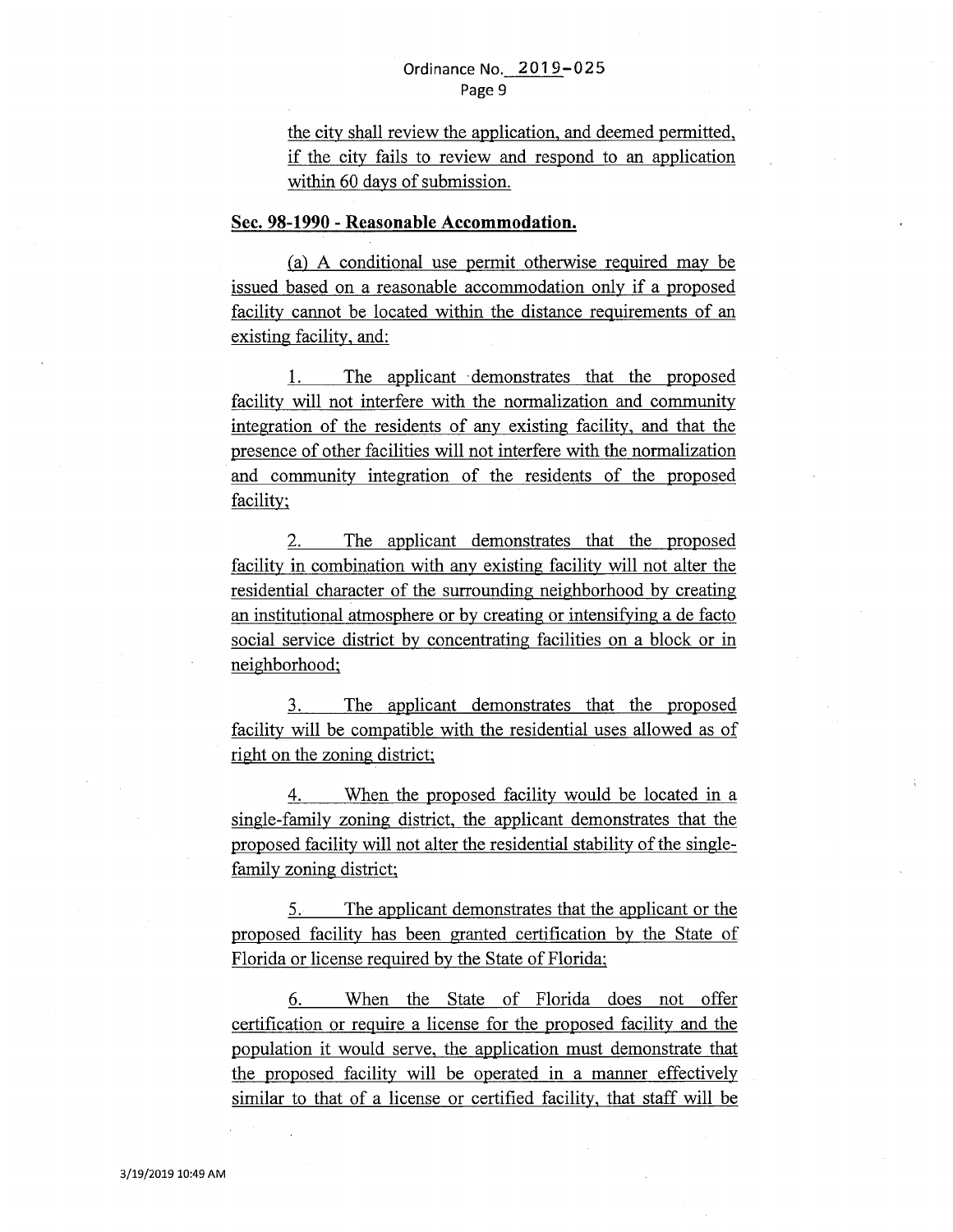adequately trained, that the facility will emulate a biological family and be operated to achieve normalization and community integration, and that the rules and practices governing how the facility is run will actually protect residents from abuse, exploitation, fraud, theft, insufficient support, use of illegal drugs or alcohol, and misuse of prescription medication;

7. The primary function of the proposed facility is residential as any treatment is merely incidental to the residential use of the property;

8. The applicant demonstrates that it will ensure that the proposed facility emulates a biological family and operated as a functional family, rather than as an institution, roominghouses, boardinghouses and lodginghouses, dormitories, fraternity houses, sorority houses, hospitals, apartment hotels, nursing homes, sanitariums, convalescent homes, nursing home, short term vacation rentals, continuing care facility, motels, hotels, inpatient treatment centers that are not residential care and treatment facilities, rehabilitation centers, and other similar facilities, or a nonresidential use; and

9. The applicant demonstrates that the requested number of residents in the proposed facility will not interfere with the normalization and community integration of the occupants of any existing facility.

(b) Reasonable accommodation shall be decided by either the City Council or a Special Magistrate appointed by the City, subject to the approval of the City Council.

(c) The application fee of \$300.00 is paid.

### **Sec. 98-1991- Emergency Power**

Supervisory Residential Care and Treatment Facilities, and community residential homes of seven persons or more shall provide an adequate fully operational emergency power source, and a supply of fuel sufficient *to* sustain the emergency power source for at least 5 days during a power outage, to power the facility to:

1. Power life safety equipment used or needed by the residents;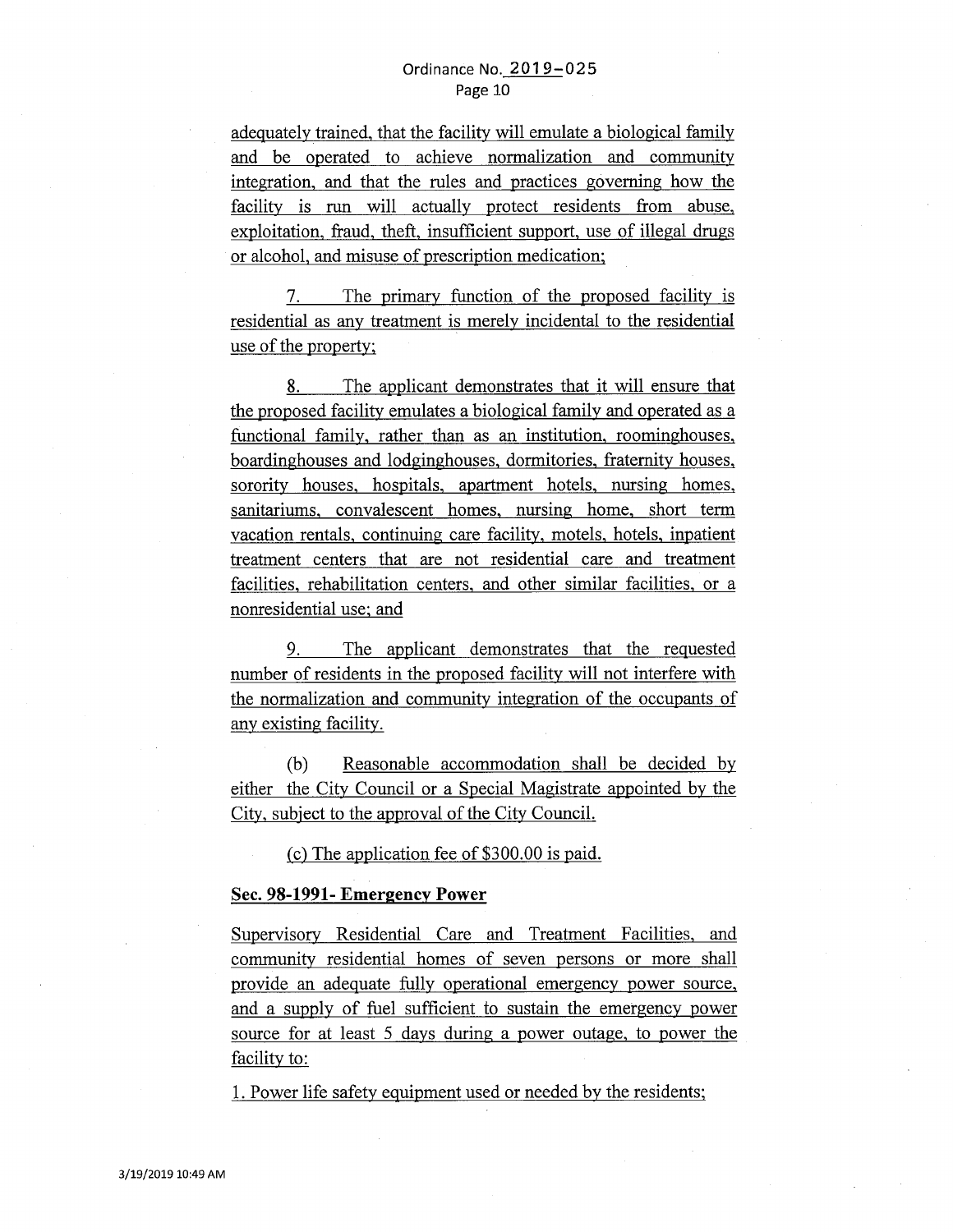2. Consistently maintain an ambient air temperature of  $81^\circ$  F. or less within one or more areas of the facility having enough space to safely hold all of the facility's residents; and

3. Allow for the refrigeration and heating for preparation of food and beverages that are served by the facility to its residents, and for the storage of ice.

#### **Sec. 98-1992- No Use Variances.**

No use variances shall be permitted for residential care and treatment facilities, nor for community residential homes in F.S. § 419.001 or that otherwise meets the definition of a community residential home as provided therein.

 $\begin{matrix} * & * \ * & * \end{matrix}$ 

#### **Section 2: Repeal of Ordinances in Conflict.**

Ordinance No. 2018-023, and all ordinances or parts of ordinances in conflict herewith are hereby repealed to the extent of such conflict.

### **Section 3: Penalties.**

Every person violating any provision of the Code or any ordinance, rule or regulation adopted or issued in pursuance thereof shall be assessed a civil penalty not to exceed \$500.00 within the discretion of the court or administrative tribunal having jurisdiction. Each act of violation and each day upon which any such violation shall occur shall constitute a separate offense. In addition to the penalty prescribed above, the city may pursue other remedies such as abatement of nuisance, injunctive relief, administrative adjudication and revocation of licenses or permits.

#### **Section 4: Severability Clause.**

If any phrase, clause, sentence, paragraph or section of this ordinance shall be declared invalid or unconstitutional by the judgment or decree of a court of competent jurisdiction, such invalidity or unconstitutionality shall not affect any of the remaining phrases, clauses, sentences, paragraphs or sections of this ordinance.

### **Section 5: Inclusion in Code.**